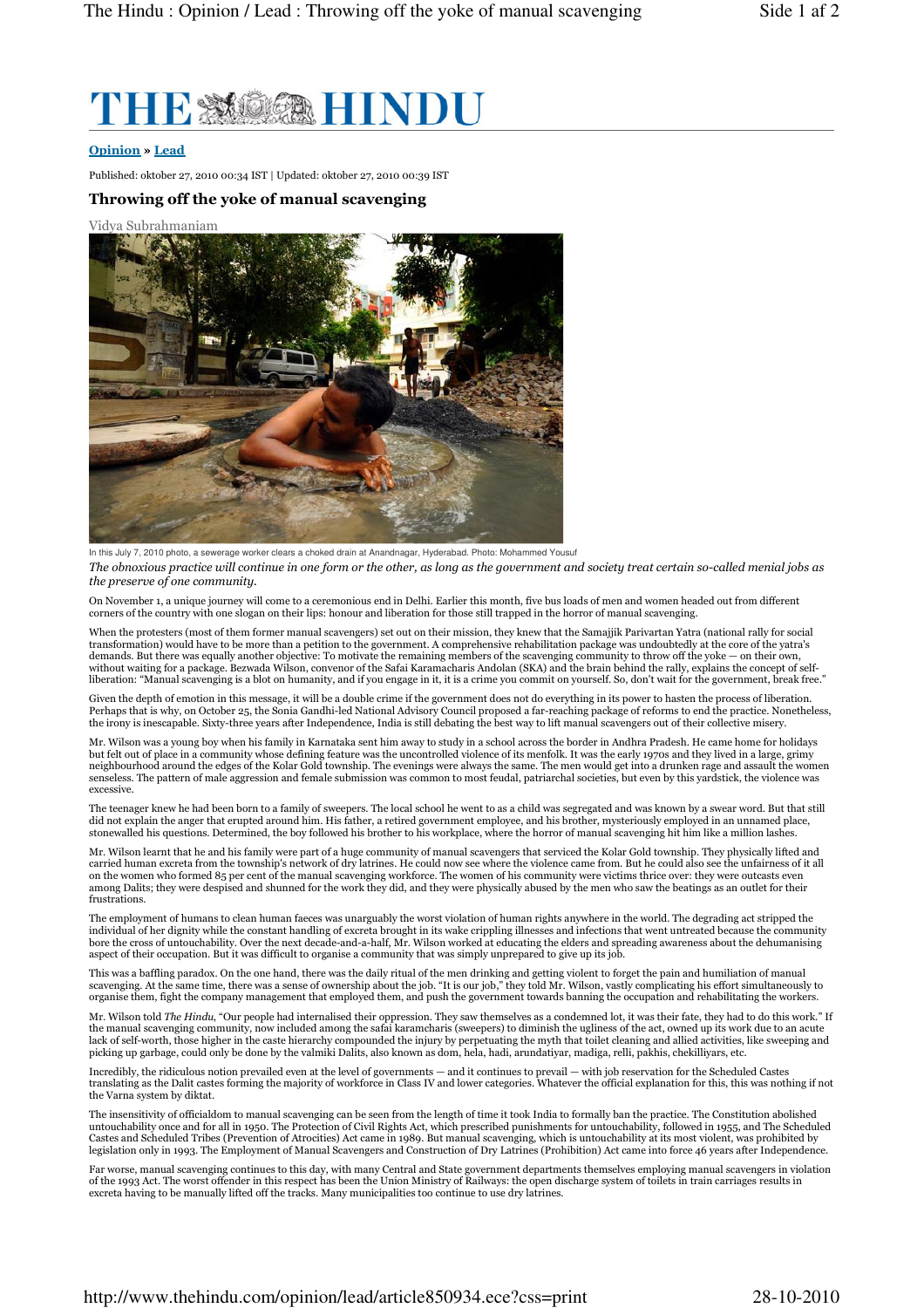In 2003, the Supreme Court directed all the State governments to file affidavits on manual scavenging, taking a serious view of a PIL petition filed by the SKA and<br>18 other social action groups. The Uttar Pradesh governmen that their States were "free from manual scavenging." The SKA, which has an entire library devoted to the documentation of the practice, has clinching<br>photographs and data that establish the lie. The Andolan estimates that However, it attributes the declining numbers as much to voluntary liberation as to official intervention.

So far, manual scavenging has been tackled at two levels: The conversion of dry latrines into pour-flush toilets and the rehabilitation of those engaged in the practice. The rehabilitation itself has been terribly half-hearted; a shocking report in *The Hindu* shows that the district administration in Ambala fired manual<br>scavengers it had re-employed as sweepers. The crucial issu

It is also necessary to expand the definition of manual scavenging to include other kinds of unhygienic toilet cleaning. The Union Ministry of Housing and Urban<br>Poverty Alleviation has been overseeing the elimination of dr

But significantly the Ministry makes the point that while dry latrines may be on their way out, this does not necessarily mean the end of manual cleaning of<br>excreta. A recent paper prepared by HUPA says that in the poorer not connected to septic tanks or underground pits but flow out directly into open drainage, resulting in the "sludge and excreta" having to be manually removed. Says the paper: "These unsanitary latrines require continuous cleaning, which is done by municipal staff and almost always manually, with the most rudimentary appliances.

And no prizes for guessing which castes form the municipal staff. As Union Minister for HUPA Kumari Selja says: "It is ultimately about attitudes. As long as<br>society treats toilet cleaning and sweeping as menial jobs to be

Keywords: manual scavenging

Printable version | 2010-10-28 12:45:27 | http://www.thehindu.com/opinion/lead/article850934.ece © The Hindu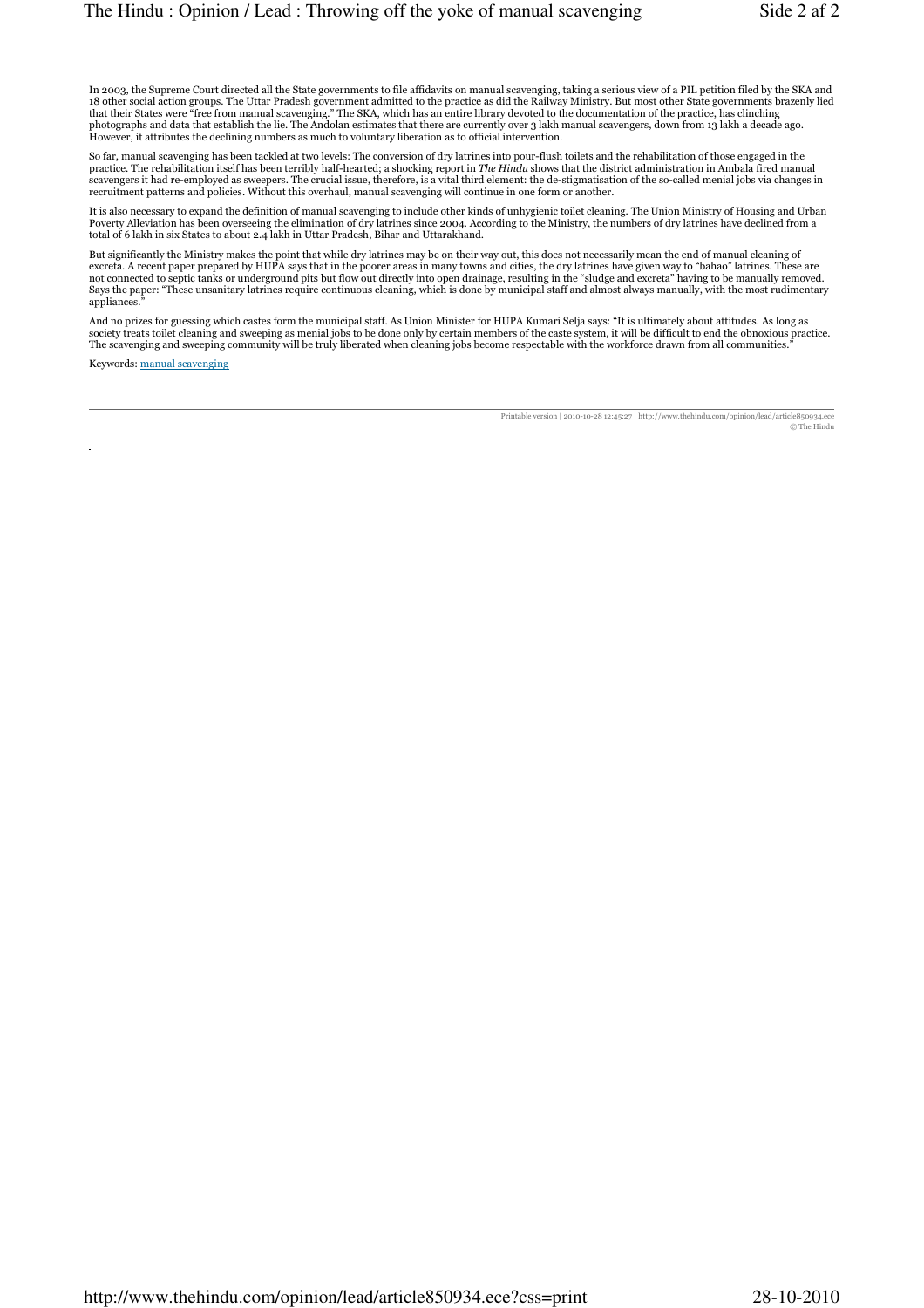# **THE SEE RINDU**

## **Date:22/10/2010 URL: http://www.thehindu.com/2010/10/22/stories/2010102261951100.htm**

Back

Front Page

# **Yatra for a new life of dignity**

Vidya Subrahmaniam

*A journey across the country against manual scavenging* 

*Yatra is spearheaded by those who have voluntarily given up the practice* 

*The call to manual scavengers is to break free, without waiting for job or rehabilitation* 

NEW DELHI: Towards the fag end of September, five buses, each carrying a group of highly motivated, mostly women protesters, headed out from different parts of the country — Srinagar, Dehra Dun, Dibrugarh, Khurda and Kanyakumari.

Since then, the buses have been winding slowly through 160 districts across 20 States. On October 30, they will converge here. Along the way, many more will have joined the stream, lending the journey an air of joyous reunion — between the already liberated and those being urged to throw off the yoke and start a new life of dignity.

Mercifully for the National Capital, the Samajik Parivartan Yatra (national rally for social transformation) will reach the city well after the end of the showpiece Commonwealth Games.

For what could be more shameful than the country having to admit to the reality of manual scavenging — unarguably the worst human rights violation in the world — at a time when it was seen to be spending thousands of crores of rupees on a sporting extravaganza?

Spearheaded by the Safai Karamchari Andolan (SKA) and consisting of men and women who have voluntarily given up manual scavenging, the yatra was an idea born out of frustration.

Sixty-three years after Independence, a section of the country's citizens continue suffering the indignity of having to manually lift and carry human faeces, euphemistically referred to as "night soil," to hide the benumbing ugliness of the act.

A decade ago, an estimated 13 lakh people, 85 per cent of them girls and women, were engaged in manual scavenging, a good number on government rolls. With some official effort made at converting dry latrines into pour-flush toilets and the enactment in 1993 of the Employment of Manual Scavengers and Dry Latrines (prohibition) Act, today the numbers have declined.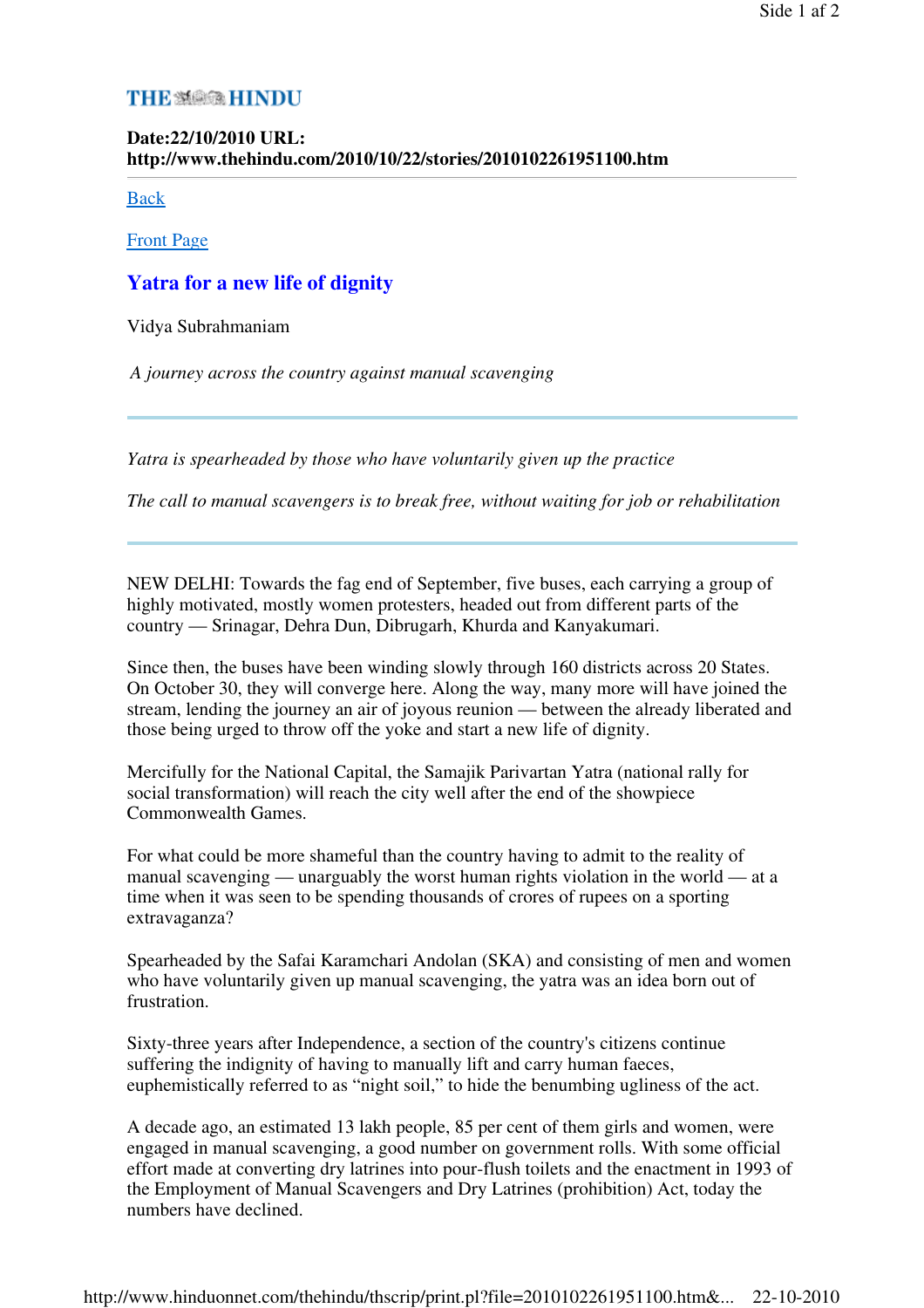But the scourge is far from eradicated. Recently, the Union Ministry of Social Justice and Empowerment put the number of manual scavengers at just over one lakh — a statistic hotly contested by members of its own Parliamentary Consultative Committee.

The SKA, which has surveyed manual scavenging in 18 States and has an entire library devoted to the documentation of the practice, estimates the current numbers at more than three lakhs. Its national convener, Bezwada Wilson, attributes the decadal decline as much to governmental intervention as to the Andolan's success in persuading manual scavengers to free themselves from the demeaning, dehumanising job.

"Self- liberation"

Indeed, on the yatra, "self- liberation" has been the rousing call, prioritised over the demand for a rehabilitation package.

As Mr. Wilson explains: "Our message to manual scavengers is to break free, without waiting for a job, without waiting for rehabilitation. That will happen and we will fight for it." The rationale for "self-liberation" is two- fold. Manual scavenging is horrifically degrading. It is a perpetuation of the Varna system and a form of apartheid. Besides, the wages are so low — a maximum of Rs. 250 a month, according to the SKA — that not earning the amount will make no effective difference.

In 2003, the SKA, a handful of individual safai karamcharis and 18 other social action groups filed a public interest litigation petition in the Supreme Court against the continuing practice of manual scavenging in many States; there were instances of government departments themselves violating the 1993 Act.

The State governments denied the charge and filed affidavits claiming their States to be "free from manual scavenging."

Ministry's "helplessness"

The Railway Ministry, considered the worst offender, pleaded helplessness, citing the vastness of the railway network and the absence of alternative facilities to clean the tracks. In a later update, the Ministry said it had begun to install the required facilities.

The SKA's sample survey, complete with photographs and personal details, conclusively established the falsity of the State government affidavits. The SKA's demands include strict implementation of the 1993 Act, severe punishment to those violating the Act and a rehabilitation package consisting, among other things, of cash compensation, land, housing, free education and jobs.

© Copyright 2000 - 2009 The Hindu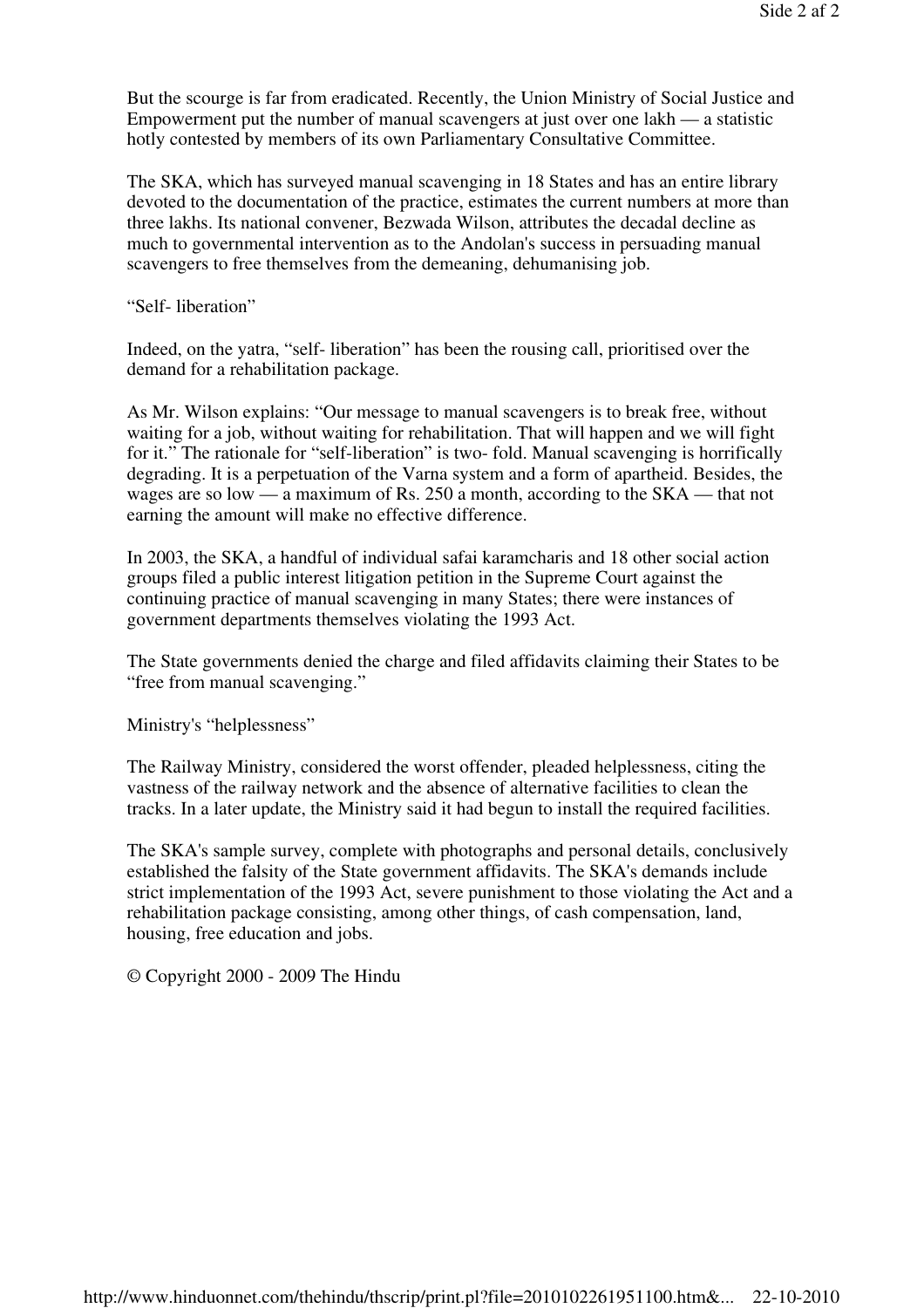**Click here** 



http://week.manoramaonline.com/cgi-bin/MMOnline.dll/portal/ep/theWeekContent.d... 22-10-2010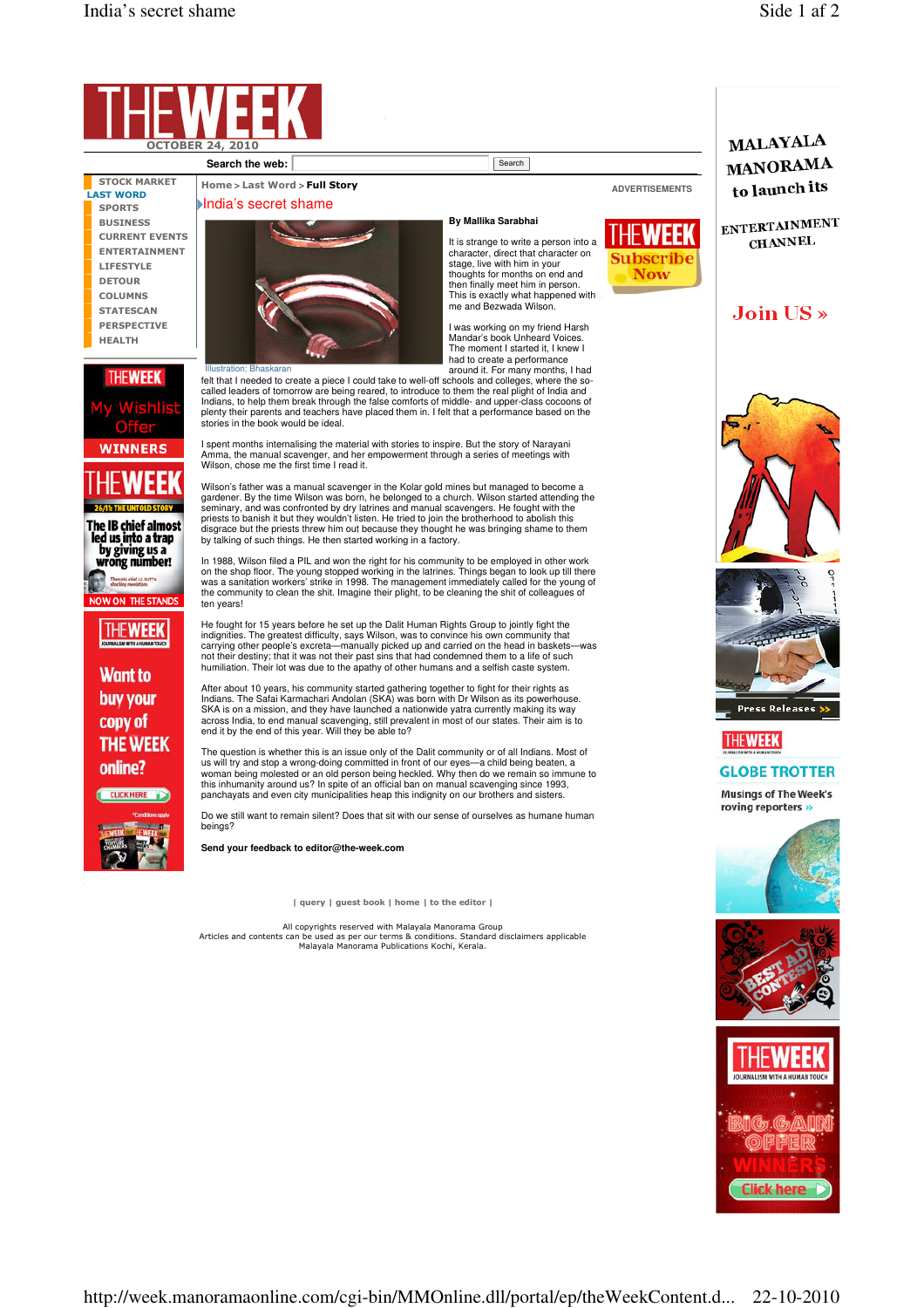India's secret shame Side 2 af 2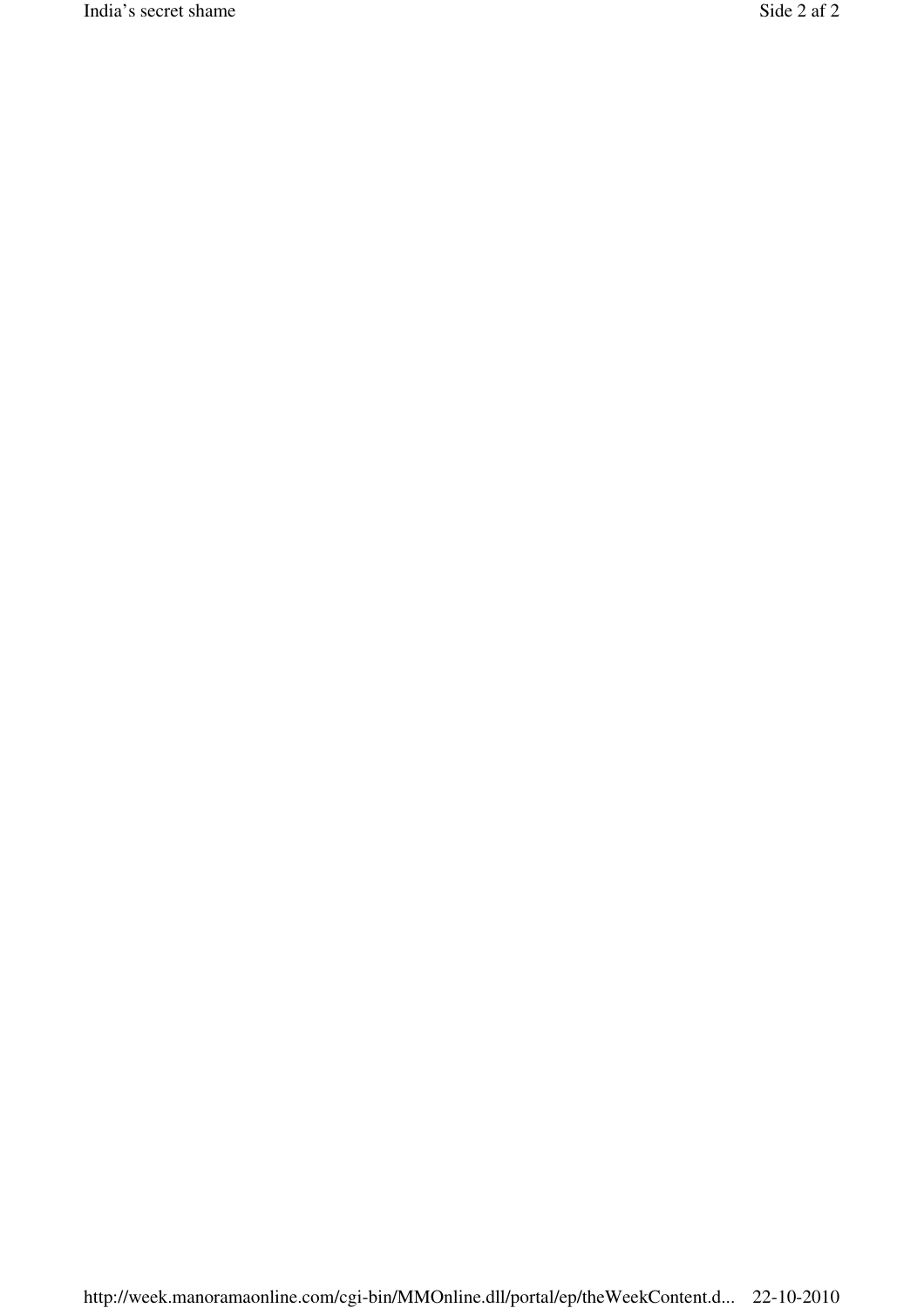# **THE SEE REINDU**

# **Date:26/10/2010 URL: http://www.thehindu.com/2010/10/26/stories/2010102663651300.htm**

Back

National

# **NAC to monitor abolition of manual scavenging**

Siddharth Varadarajan

New Delhi: The Sonia Gandhi-led National Advisory Council (NAC) on Saturday urged the Centre to coordinate with all State and local governments and also Central government departments, including the Railways, to ensure that the pernicious practice of manual scavenging is fully abolished the latest by the end of the 11th Plan period.

This, it said, would require a new survey in every State and Union Territory, with wide public involvement, of the remaining dry latrines and manual scavengers, demolition of all dry latrines, psycho-social and livelihood rehabilitation in modern marketable skills of all manual scavengers and their families, and special programmes for education including higher education and computer education of all children of manual scavengers.

The NAC has asked the Ministry of Social Justice to formulate 100 per cent Centrallysponsored schemes to support the rehabilitation initiatives.

The law also needs to be amended, the NAC said, to ensure sharper definitions of manual scavenging, and greater accountability on the part of officials who employ, or fail to prevent, manual scavenging.

The NAC has recommended that the implementation of this law be monitored at the highest levels of the Central and State governments.

It will itself monitor, on a quarterly basis, progress in abolition of manual scavenging, in order to ensure the final end of this most degrading practice of caste discrimination.

© Copyright 2000 - 2009 The Hindu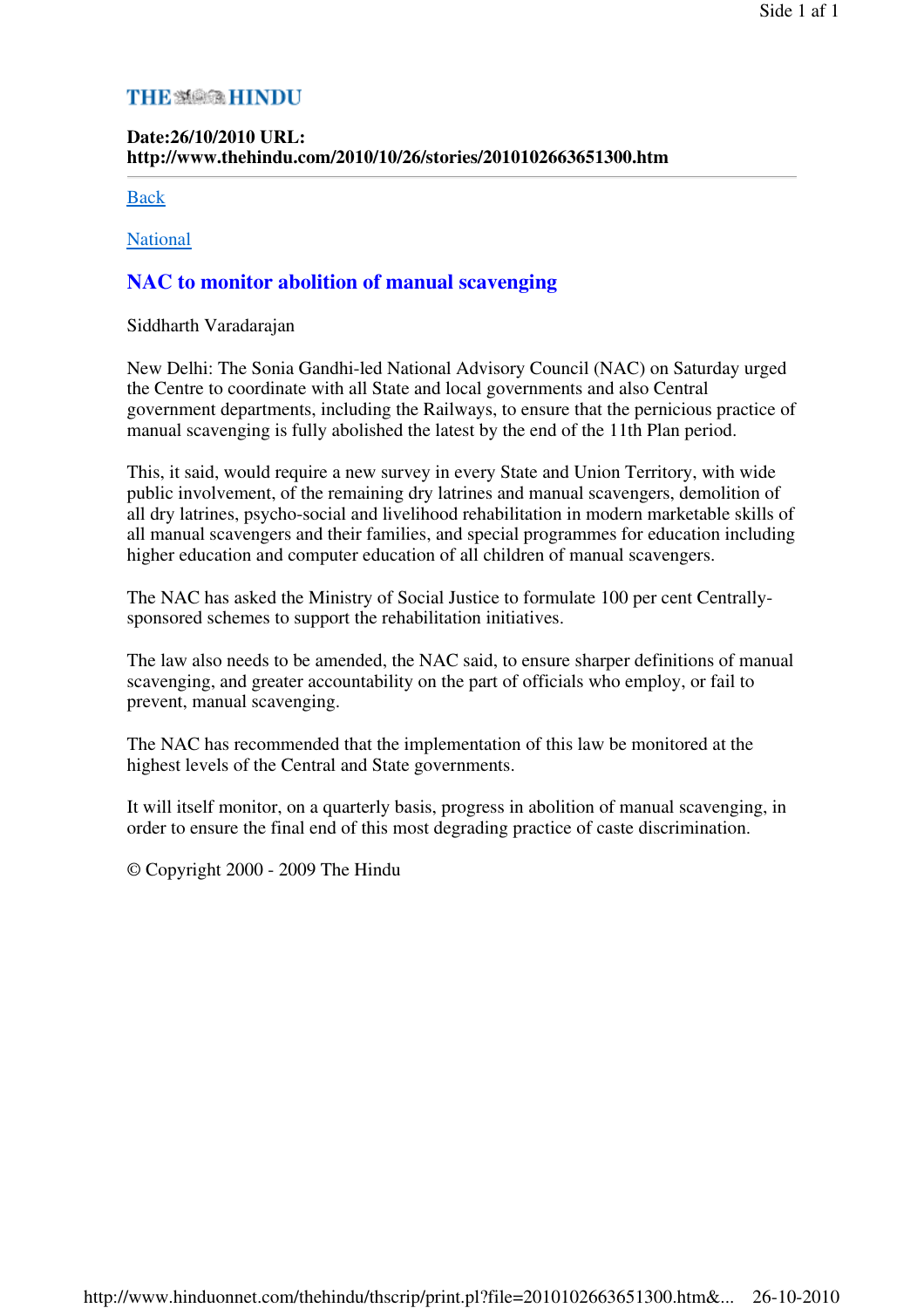## **THE ※金金 HINDU**

### **Date:26/10/2010 URL: http://www.thehindu.com/2010/10/26/stories/2010102663641300.htm**

Back

National

## **It's shortlived rehabilitation for scavengers in Ambala**

Vrinda Sharma

AMBALA: Back in May 2010, sixty Dalits, who had worked their entire lives as manual scavengers, burned the baskets they used for collecting human excreta outside the District Collector's office here. They had just been employed as sweepers by the local administration under a rehabilitation scheme. Five months later, all of them are without work, having been suspended, astonishingly, for not working hard enough.

"It took us a lot of courage to set those baskets on fire and announce that we were free. But now, for many of us the only way to feed our family is to pick up the same basket again," said a disheartened worker. Difficult, demeaning

The district administration's charge against the suspended Dalits is that they were "not working properly, being non-serious and lazy." But the fact remains that they had spent the better part of their lives in one of most difficult and demeaning occupations — the inhuman practice of manually disposing of human excreta from dry latrines with brooms and baskets, work which violates human dignity and which is today banned by the statute.

"It is amusing that some time ago the government claimed that the district was free of manual scavenging. Now they say that no one in the administration is lazy except the manual scavengers! At least now they accept that the obnoxious practice still exists and by not eradicating it they are violating the Employment of Manual Scavengers and Construction of Dry Latrines (Prohibition) Act 1993," said Rajkumar, State president of the Safai Karmachari Andolan (SKA).

Collector S.P. Srow said that even though over 200 manual scavengers were offered jobs on a salary of Rs. 4,400 a month, they did not work properly and hence had to be fired. "It was ensured that they were rehabilitated even though the Supreme Court gave only guidelines and not directions. I made sure that they were employed as sweepers but they were not working at all and it would have been wrong to waste government money on them anymore."

The Collector said he condemned manual scavenging and wished that the practice were eradicated. "Even today if they give an affidavit saying they will work wholeheartedly, I will happily make arrangements for their employment."

A few women who had left scavenging after decades started the degrading work again because they are the sole breadwinners. "But we talked to them, made them realise that resuming the inhuman act will lead to greater health problems for themselves and be an impediment to a thousand others who are trying to end this practice once and for all. Finally, they pledged that they would die rather than contemplate manual scavenging as a job option," said another woman, who had left the job.